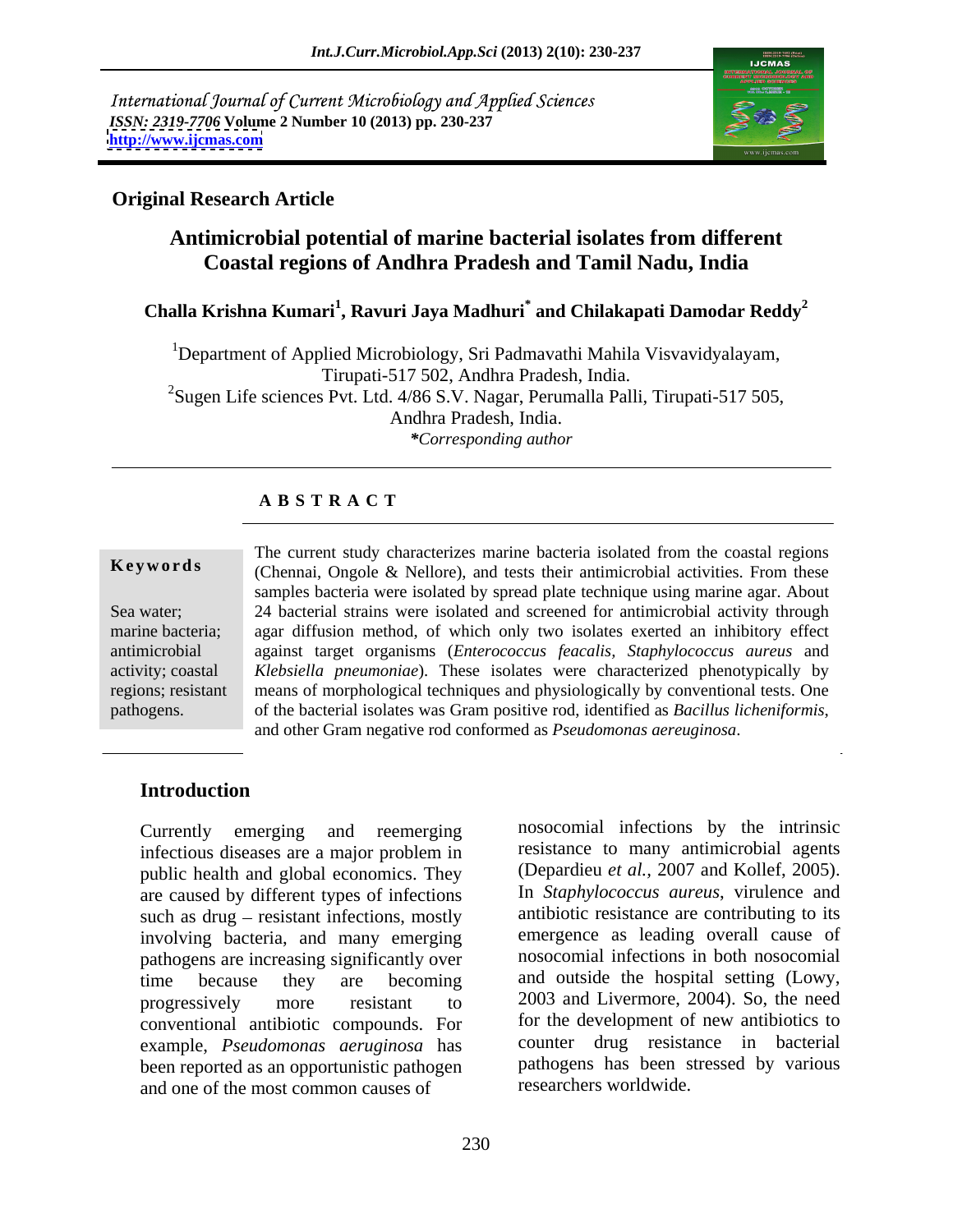The marine environment is becoming increasingly appreciated as an exceptional<br>reservoir of bioactive natural compounds. Sample collection reservoir of bioactive natural compounds, which exhibit structural/chemical features not found in terrestrial natural products Marine water samples were collected from (Carter, 1996). Oceans cover 70% of the Chennai (Marina Beach) (35.04'E, earth's surface and harbor most of the 5.45'N) and Andhra Pradesh planet's biodiversity (Faulkner, 1995). (Kotthapattanam) (59.12'E, 6.28'N) Marine microorganisms have become an coastal regions, India at 10m depth. important point of study in developing for Samples were collected in a sterile glass

This is consequent to the decrease in conditions for preventing the bacterial discoveries from terrestrial microbial sources, as well as, the emergence of antibiotic resistant clinical pathogens such as *Mycobacterium tuberculosis*, *Enterococcus*, *Pseudomonas sp.*, pH, temperature, electrical conductivity, *Streptococcus pneumoniae*, and color, texture and salinity of samples were *Staphylococcus aureus* which led to constant need to find new sources of effective antibiotics. **Solution Isolation** of marine bacteria

Marine bacteria are a rich source of For isolation of marine bacteria from each potentially useful antimicrobial molecules. It was known to produce antimicrobial macrolactin F, 7-*O*- succinylmacrolactin F From this about 0.1ml of the aliquots was and 7-*O*-succinylmacrolactin A, (*Bacillus* spread on the surface of the Mari<br>sp Sc026) (Jaruchoktaweechai et al. (Hi-media 2216): triplicates *sp.* Sc026) (Jaruchoktaweechai *et al.,* 2000), new thiopeptide compounds maintained for each dilution. The (*Bacillus cereus* QN03323) (Nagai *et al.,* 2003), and three bacteriocin-like peptides namely Lichenin, Bacillocin 490 and P40

However, much of the microbial diversity in marine ecosystems with its potential for uncovering new antimicrobial compounds remains to be discovered. Hence, the<br>present study was undertaken to isolate **Physiological** and biochemical present study was undertaken to isolate **Physiologic**<br>different strains of marine bacteria from **characters** different strains of marine bacteria from characters sea water and to evaluate their antibiotic producing efficacy by minimum inhibitory<br>concentration studied following the standard concentration. The standard studied following the standard

# **Materials and Methods**

### **Sample collection**

novel antibiotics.  $\qquad \qquad$  bottle and stored at 4<sup>o</sup>C. The marine water Chennai (Marina Beach) (35.04 E, 5.45 N) and Andhra Pradesh (Kotthapattanam) (59.12 E, 6.28 N) <sup>o</sup>C. The marine water samples were stored under sterile cross contamination until use.

### **Physico chemical characteristics**

measured the sampling site.

### **Isolation of marine bacteria**

metabolites have been reported like serial dilution was performed up to  $10^{-5}$ . (Cladera-Olivera *et al.,* 2004). culturing on marine agar and finally, For isolation of marine bacteria from each water sample, 1.0 ml of the sample was mixed with 9.0 ml of distilled water and -5 serial dilution was performed up to  $10^{-5}$ .<br>From this about 0.1ml of the aliquots was spread on the surface of the Marine agar (Hi-media 2216); triplicates were maintained for each dilution. The inoculated plates were incubated at 37 <sup>o</sup>C for 7-10 days. Colonies developed after incubation were purified by repeated sub bacterial colonies with distinct characteristics such as pigmentation, size, opacity, elevation, margin and surface appearance (Yeon *et al.,* 2005) were chosen for further characterization.

#### **Physiological and biochemical characters**

The characters of the organisms were studied following the standard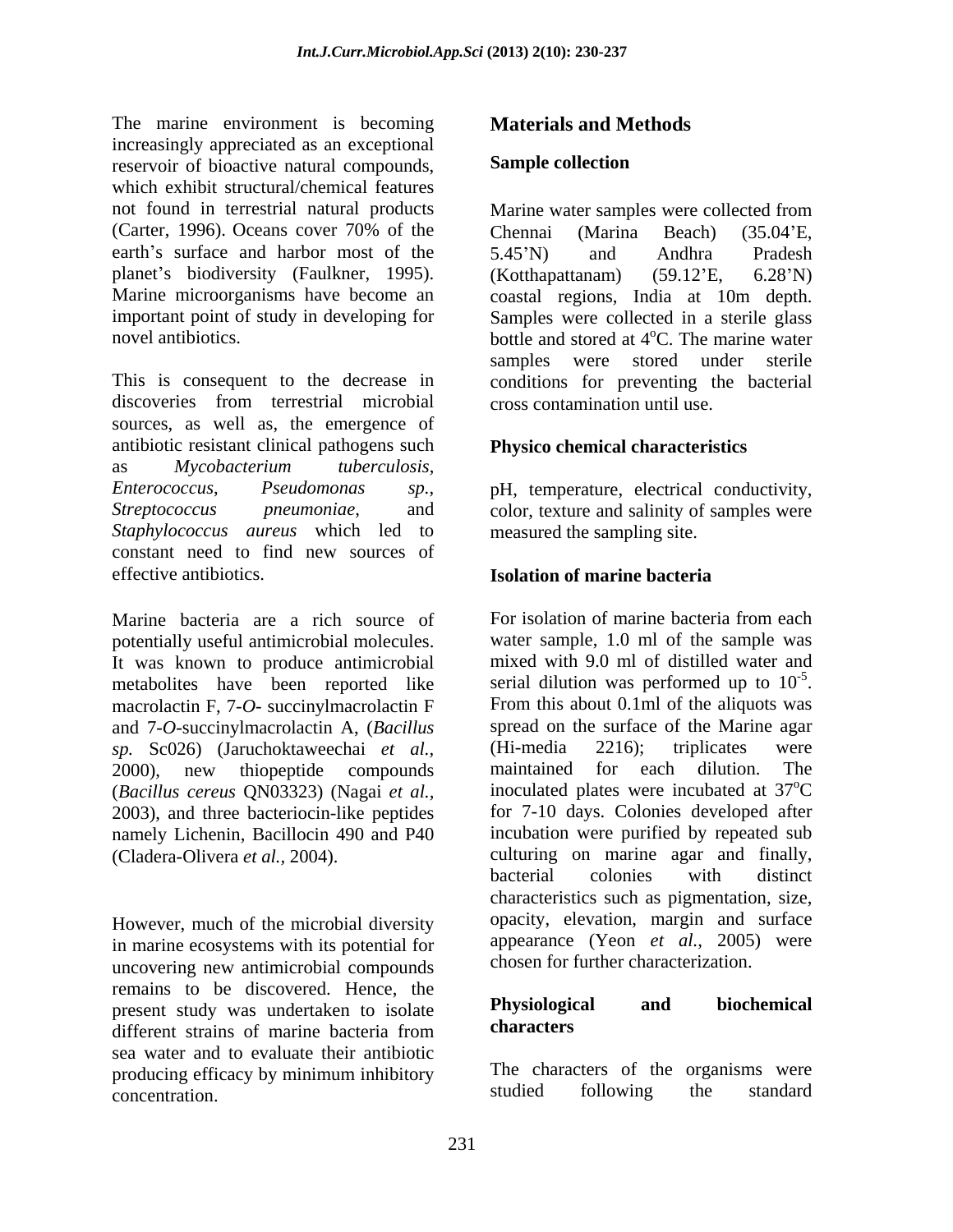vegetative cell and spore characters were using different types of media, such as nutrient agar, Macconkey Agar and Muller physiological and biochemical characters viz. indole production, oxidase, catalase, Ciprofloxacin 5µg, Amikacin 25µg, mannitol, xylose, citrate, and propionate ug were used as control. utilization and tyrosine hydrolysis were performed. **Determination of Minimum Inhibitory**

# **Crude extract preparation**

Marine bacterial cells were separated from the spent broth by centrifugation (at 3000 against the bacteria like *Bacillus subtilis*,  $\varrho$  for 15 min at 4 $\degree$  C) and washed twice *Enterococcus feacalis*, *Staphylococcus g* for 15 min at 4° C) and washed twice with sterile natural seawater. Two grams of biomass were resuspended in 10 mL of PBS and sonicated. Spent broth and crude extract was tested for antimicrobial

# **Determination of antibacterial activity**

The crude extracts were screened for for 24 hours. The first tube in the above antibacterial activity using the disc series without sign of visible growth was diffusion method as described by Pandey *et al.,* (2004). Freshly grown colonies of tested bacterial pathogens like *Bacillus subtilis*, *Enterococcus feacalis, Staphylococcus aureus, Streptococcus thermophilus, E. coli, Proteus mirabilis* the different coastal regions of sea water and *Klebsiella pneumoniae* were used to inoculate Muller Hinton Broth (Himedia) measured for all the samples and they medium at 37°C for 5-8 hours until were represented in Table 1. Out of the 24 turbidity could be observed (Asthana *et al.,* 2009). The bacterial suspension (0.1 (Chennai Marine Bacteria) and KMB-1 mL) was poured on each plate containing (Kothapattanam Marine Bacteria) was Muller Hinton Agar (MHA, Merck). The selected for further analysis, since they lawn culture was prepared by sterile cotton showed significant antibacterial activity swab. The dried crude extract was against test organisms. The two isolates dissolved in methanol to a concentration were identified and confirmed by

microbiological methods. Morphology, of 1.0 mg/ mL. The sterile filter paper observed under microscope  $(100X - 2008)$  were saturated with  $20\mu$ L of this objective) from 12 h old culture at  $37 \pm 1$  concentration of each extract and then °C. Growth characteristics were observed were placed on lawn cultures. The Petri Hinton Agar (Atlas, 1993). The around each disc was measured in mm. urease hydrolysis, acid from glucose, Vancomycin 30µg, and Clindamycin 25 discs (6 mm diameter) (Kanoh *et al.,* dishes were subsequently incubated at 37°C for 24 hours and the inhibition zone Four different antibiotics including Ciprofloxacin 5µg, Amikacin 25µg, g were used as control.

# **Concentration (MIC)**

activity. the tube dilution assay, standard bacterial **of marine bacterial isolates** tubes containing 1 mL Muller Hinton The Minimum Inhibitory Concentration (MIC) of bacterial isolates was determined against the bacteria like *Bacillus subtilis*, *Enterococcus feacalis, aureus, Streptococcus thermophilus, E. coli, Proteus mirabilis* and *Klebsiella pneumoniae* by the micro broth dilution assay method (Motamedi *et al.,* 2010). In suspension and of crude extracts (125, 250, 500 and 2000  $\mu$ g/mL) were added to Broth. These tubes were incubated at 37°C considered as the MIC.

# **Result and Discussion**

A total of 24 isolates were isolated from samples. Physico chemical properties were isolates, two isolates were CMB-3 were identified and confirmed by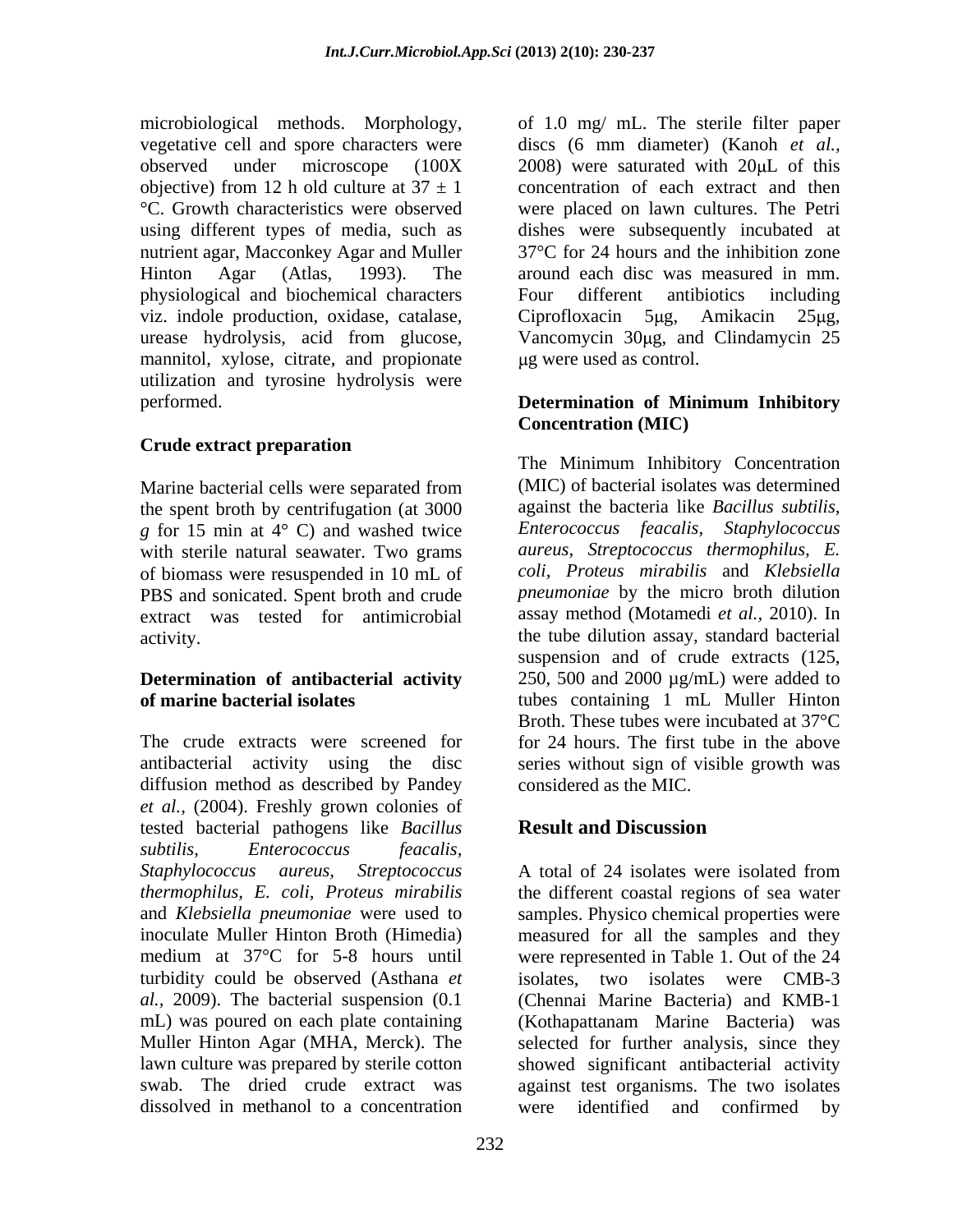microscopic and macroscopic CMB-1, CMB-2, KMB-2, NMB-1 and examination. CMB-3 strains were a gram MMB-2 (Table.4). positive, rod shaped with spiral spore CMB-3 were showed creamy, pin point,

*Streptococcus thermophilus* and *E.coli*. characteristics of the isolates were listed in KMB-1 showed inhibition against both Table.5. gram positive and gram negative bacteria (Fig.3). Inhibition zone ranges 11.2, 12.0 Based on the cultural, morphological and and 16.0 mm. i.e. for *E. faecalis, S. aureus* biochemical nature of the isolates and with and *K. pneumoniae.* Whereas in CMB-1, CMB-2, KMB-2, NMB-1 and NMB-2 organisms were tentatively identified as inhibition was not observed in all the species of *Bacillus sps* and *Pseudomonas*  tested bacteria (Table.3). Antimicrobial activity of CMB-3 was more significant in *K. pneumonia* than that of KMB-1.In case of *S.aureus* and *E. faecalis* the results were not significantly different in both the isolates.

Minimum inhibitory concentration (MIC) was tested for the marine Isolates i.e.CMB-1, CMB-2, CMB-3, KMB-1 and KMB-2**.** MIC values for CMB-3 on *E. faecalis* and *S. aureus* were found to be at 1000µg/ml and for *K. pneumoniae* at 2000µg/ml concentration. MIC of KMB-1 on *E. faecalis* was found to be at 1000µg/ml concentration, whereas for *S. aureus* and *K. pneumoniae* at 2000µg/ml concentration. But there was no inhibition of bacteria at the tested concentrations in

NMB-2 (Table.4).

chain bacteria. KMB-1 strain was gram negative, cocci in nature, long spore chain, isolate showed a positive reaction on and filamentous bacteria (Fig.1). The catalase, oxidase, urease and citrate macroscopic appearance of the isolates utilization, nitrate reduction and a negative KMB-1 showed leathery, white powdery reaction of indole, methyl red and VP. colonies in Muller Hinton agar whereas CMB-3 showed negative reaction for powder colonies (Table. 2). sucrose and positive reaction for lactose. Out of the 24 isolates, CMB-3 and KMB-1 for nitrate reduction, catalase test and showed antibacterial activity. CMB-3 is citrate utilization. Negative reaction in active against the gram positive cocci and indole, methyl red, VP, urease and gram negative bacilli i.e. *E. faecalis, S.* oxidase. Lactose fermentation was also *aureus* and *K. pneumoniae*). The inhibition observed in KMB-1. Both acid and gas zone diameter ranges 10.0 mm to 18.0 production was observed. In contrast to mm. But inhibition was not observed in KMB-1, CMB-3 showed positive results *Proteus mirabilis*, *B. subtilis*, Biochemical tests of the isolate CMB-3 sugar fermentation with glucose and KMB-1 isolate showed positive reaction for urease (Fig.2). Biochemical characteristics of the isolates were listed in Table.5.

> reference to Bergey's manual, the *sps.*

developing countries that is very important [ Antibiotic resistance among pathogenic bacteria is usually of greater magnitude in in national and international economical, political and scientific aspects. For instance, MRSA particularly is responsible for the largest outbreak of hospital acquired infection (HAI) that the world has ever seen, so there is a continued need to develop new antibiotics. Unfortunately, because of the ability of bacteria in exchanging of genetic information and new mutations this problem has been more complicated (Tenover, 2006). With respect to enormous biodiversity in the marine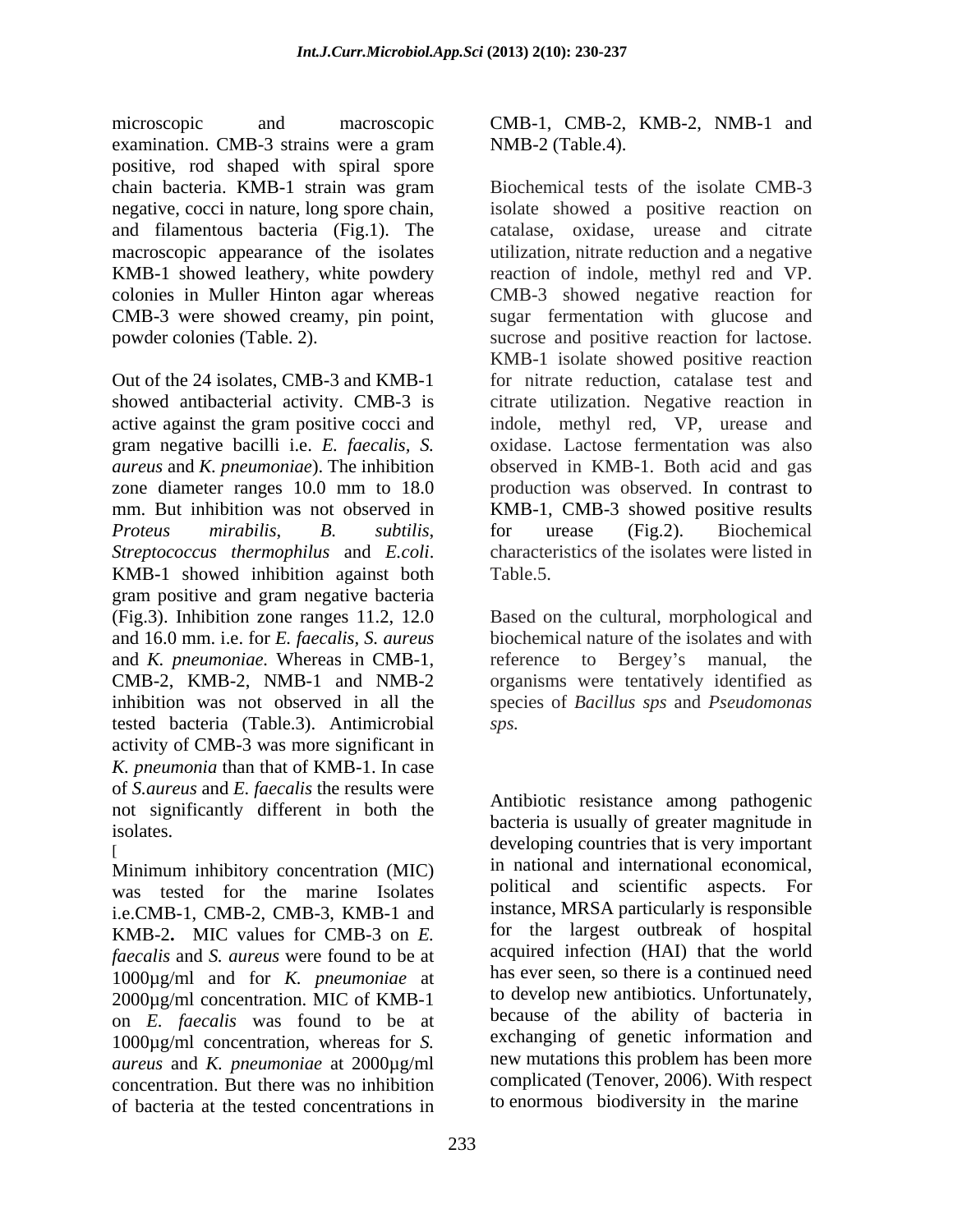| $\mathbf{S}.\mathbf{N}^{\mathrm{o}}$ | wung site –<br>⊿mn⊯ | pH     | Eh                                                      | $\perp$ Temp (                                                                   | Color                                              | <b>Salinity</b>         | Texture |
|--------------------------------------|---------------------|--------|---------------------------------------------------------|----------------------------------------------------------------------------------|----------------------------------------------------|-------------------------|---------|
|                                      | Kotthapattanam      | $\sim$ |                                                         |                                                                                  | Whi:                                               |                         | Clear   |
|                                      | (Ongole)            |        | —⊶ ∠                                                    | –⊶                                                                               |                                                    | ه.ب                     |         |
|                                      | Nellore             | ັບ•ັ   | $\sim$ 4 $\sim$                                         | 24.4                                                                             | $\mathbf{W}$ <sub><math>i</math></sub><br>$\cdots$ |                         | Turbid  |
|                                      | Chennai             |        | $\sim$ $\sim$ $\sim$<br>$\overline{J}$ $\overline{L}$ . | $\Omega$<br>$\mathbf{L}$<br>$\overline{\phantom{a}}\overline{\phantom{a}}\cdots$ | W <sub>hit</sub><br>, ,,,,,                        | 20<br>$\cup \cdot \cup$ | Turbid  |

**Table.1** Physico chemical properties of the marine samples.

**Table.2** Morphological characteristics of marine isolates

| Morphological   |         |         |          | <b>Isolates</b> |          |         |         |
|-----------------|---------|---------|----------|-----------------|----------|---------|---------|
| characteristics | $CMB-1$ | $CMB-2$ | $CMB-3$  | KMB-1           | $KMB-2$  | $NMB-1$ | $NMB-2$ |
| Gram stain      |         |         |          |                 |          |         |         |
| Straight rods   |         |         |          |                 |          |         |         |
| Arrangements    | Single  | Single  | Clusters | Single          | Clusters | Single  | Single  |
| Spore           |         |         |          |                 |          |         |         |
| Motility        |         |         |          |                 |          |         |         |

## **Table.3** Antimicrobial activity of marine isolates on different pathogenic microorganisms

|         |      |      | <b>Diameter of Inhibition Zone (mm)</b> |                                                                                                                                                                      |  |
|---------|------|------|-----------------------------------------|----------------------------------------------------------------------------------------------------------------------------------------------------------------------|--|
| Name of |      |      | Name of the organism                    |                                                                                                                                                                      |  |
| the     |      |      |                                         | $\vert$ isolate $\vert$ E. faecalis $\vert$ S. aureus $\vert$ P. mirabilis $\vert$ K. pneumoniae $\vert$ B. subtilis $\vert$ S. thermophilus $\vert$ E. coli $\vert$ |  |
| $CMB-1$ |      |      |                                         |                                                                                                                                                                      |  |
| $CMB-2$ |      |      |                                         |                                                                                                                                                                      |  |
| $CMB-3$ | 10.4 | 15.0 | 8.O                                     |                                                                                                                                                                      |  |
| KMB-1   | 11.2 | 16.0 | 12.0                                    |                                                                                                                                                                      |  |
| $KMB-2$ |      |      |                                         |                                                                                                                                                                      |  |
| $NMB-1$ |      |      |                                         |                                                                                                                                                                      |  |
| $NMB-2$ |      |      |                                         |                                                                                                                                                                      |  |

mm- millimeter ; '-'indicates no zone of inhibition

| Table.4 MIC values of the marine bacterial isolates. ND- not detected |  |  |
|-----------------------------------------------------------------------|--|--|
|-----------------------------------------------------------------------|--|--|

| Name of the              |                                                                                                                    |    |      |      |    | Minimum inhibitory concentration (MIC) in µg/ml |         |
|--------------------------|--------------------------------------------------------------------------------------------------------------------|----|------|------|----|-------------------------------------------------|---------|
| microorganism            | $\boxed{\text{CMB-1}}$ $\boxed{\text{CMB-2}}$ $\boxed{\text{CMB-3}}$ $\boxed{\text{KMB-1}}$ $\boxed{\text{KMB-2}}$ |    |      |      |    | $NMB-1$                                         | $NMB-2$ |
| '. faecalis              |                                                                                                                    | ND | 1000 | 1000 | ND | ND                                              | ND      |
| S. aureus                |                                                                                                                    | ND | 1000 | 2000 | ND | ND                                              | ND      |
| <sup>2</sup> . mirabilis |                                                                                                                    | ND | ND   | ND   | ND | ND                                              | ND      |
| K. pneumoniae            |                                                                                                                    | ND | 2000 | 2000 | ND | ND                                              | ND      |
| <b>R.</b> subtilis       |                                                                                                                    | ND | ND   | ND   | ND | ND                                              | ND      |
| s. thermophilus          |                                                                                                                    | ND | ND   | ND   | ND | ND                                              | ND      |
| coli                     |                                                                                                                    | ND | ND   | ND   | ND | ND                                              | ND      |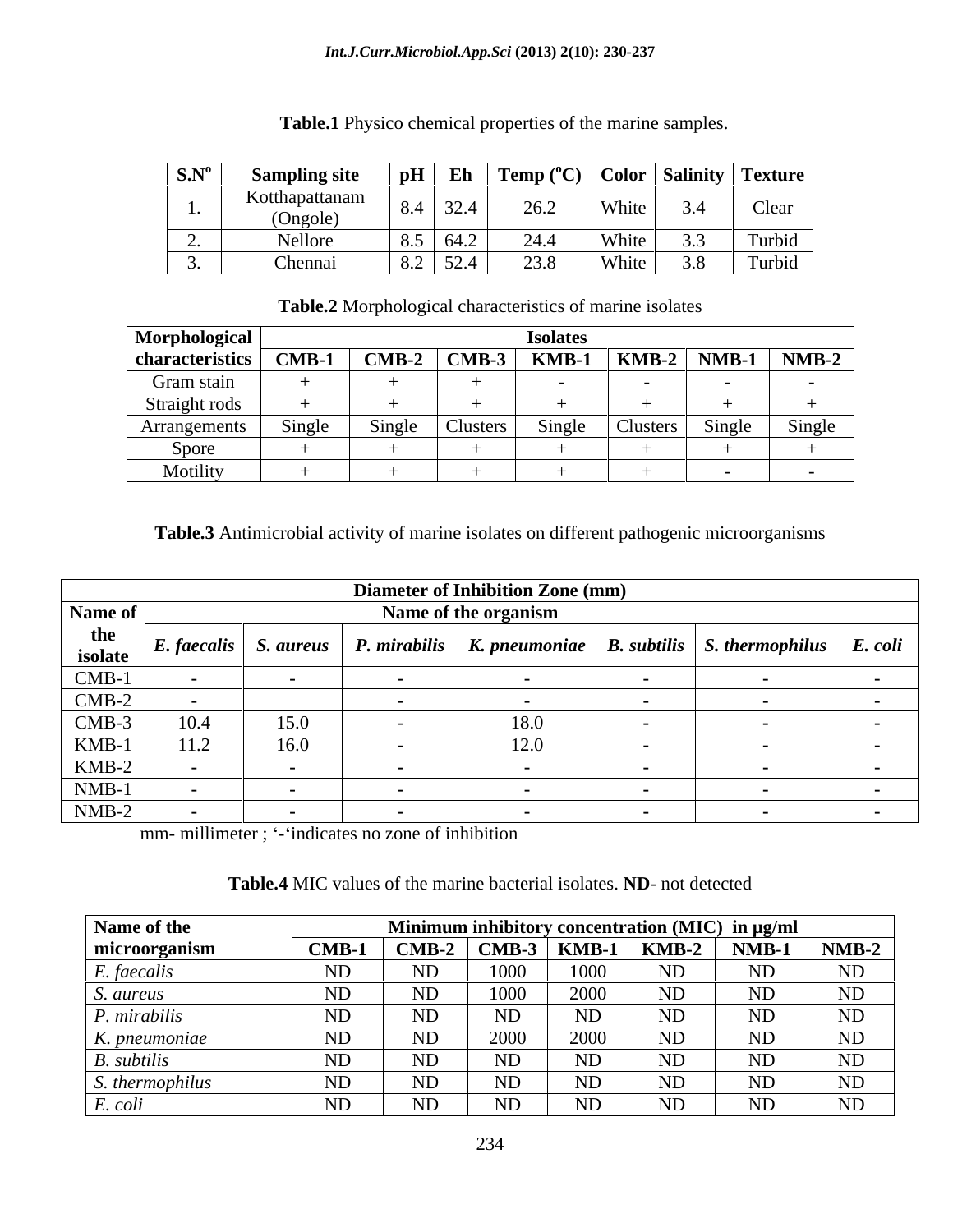| <b>Biochemical tests</b>          | $CMB-3$             | $KMB-1$                  |
|-----------------------------------|---------------------|--------------------------|
| Indole production                 | $-$                 | $\overline{\phantom{0}}$ |
| Methyl red test                   |                     |                          |
| <b>Voges Proskeaur</b>            |                     |                          |
| Citrate utilization test          |                     |                          |
| Urease production                 |                     |                          |
| Nitrate reduction                 |                     |                          |
| Aerobic growth                    |                     |                          |
| Lactose fermentation              |                     |                          |
| Glucose, Sucrose fermentation     |                     |                          |
| Catalase test                     |                     |                          |
| Oxidase test                      |                     |                          |
| Production of fluorescent pigment |                     |                          |
| Identity                          | <b>Bacillus sps</b> | <b>Pseudomonas sps</b>   |

**Table.5** Biochemical characterization of selected marine bacterial isolates.

**+:** indicates positive reaction ; - : means negative reaction

environment so that in the case of discover the new antimicrobial agents that microorganisms, sea water is composed of 78 million microscopic cell per ounce or the bottom, which mimic the soil, contain surface (Ganesh *et al.,* 2004) contain a more than one billion cells in the volume variety of species, many of which have no of an ordinary cube of sugar this environment as a rich resource can be bacteria serve as largely untapped source exploited for developing new natural pharmaceutical products especially

In 1947, Rosenfeld and Zobel Rosenfeld *et al.,* (Deve and Desai, 2006) had carried out CMB-3 and KMB-1 were identified as the first detailed study of antibiotic- *Pseudomonas sps.* and *Bacillus sps.* the first detailed study of antibiotic-<br>
the first detailed study of antibiotic-<br>  $Pseudomonas$  sps. and Bacillus sps.<br>
producing marine bacteria (Kazan et al.<br>
showed good antimicrobial activity and producing marine bacteria (Kazan *et al.,* 2005). Since then, there are several reports was selected for further investigation. The of antibiotic-producing marine bacteria production of inhibitory antibiotic of antibiotic-producing marine bacteria showing the antagonistic effect against human pathogens, (Mincer *et al.,* 2002) as strains of pathogenic bacteria that recently emerged are unresponsive or multi drug resistant to the already discovered antibiotics that are in use. The emergence of resistant strains to commonly used antibiotics. Among human microbial pathogens has necessitate the researches to (Ampicillin, kanamycin, erythromycin,

are produced in natural way. The oceans, which cover almost 70% of the earth's terrestrial counterparts. So, marine of secondary metabolites.

antibiotics (Darabpour *et al.,* 2010). In the present study, the marine bacteria from the coastal region of Chennai and Ongole were isolated and these isolates i.e. CMB-3 and KMB-1 were identified as *Pseudomonas sps.* and *Bacillus sps*. showed good antimicrobial activity and was selected for further investigation. The production of inhibitory antibiotic compound by fluorescent *Pseudomonas* is well documented (Fravel, 1988 and Fenton *et al.,* 1992). This strain is aerobic and failed to grow under anaerobic and acetic conditions. It did not require organic growth factors and oxidase, catalase and citrate positive but indole negative and found to be resistant to several antibiotics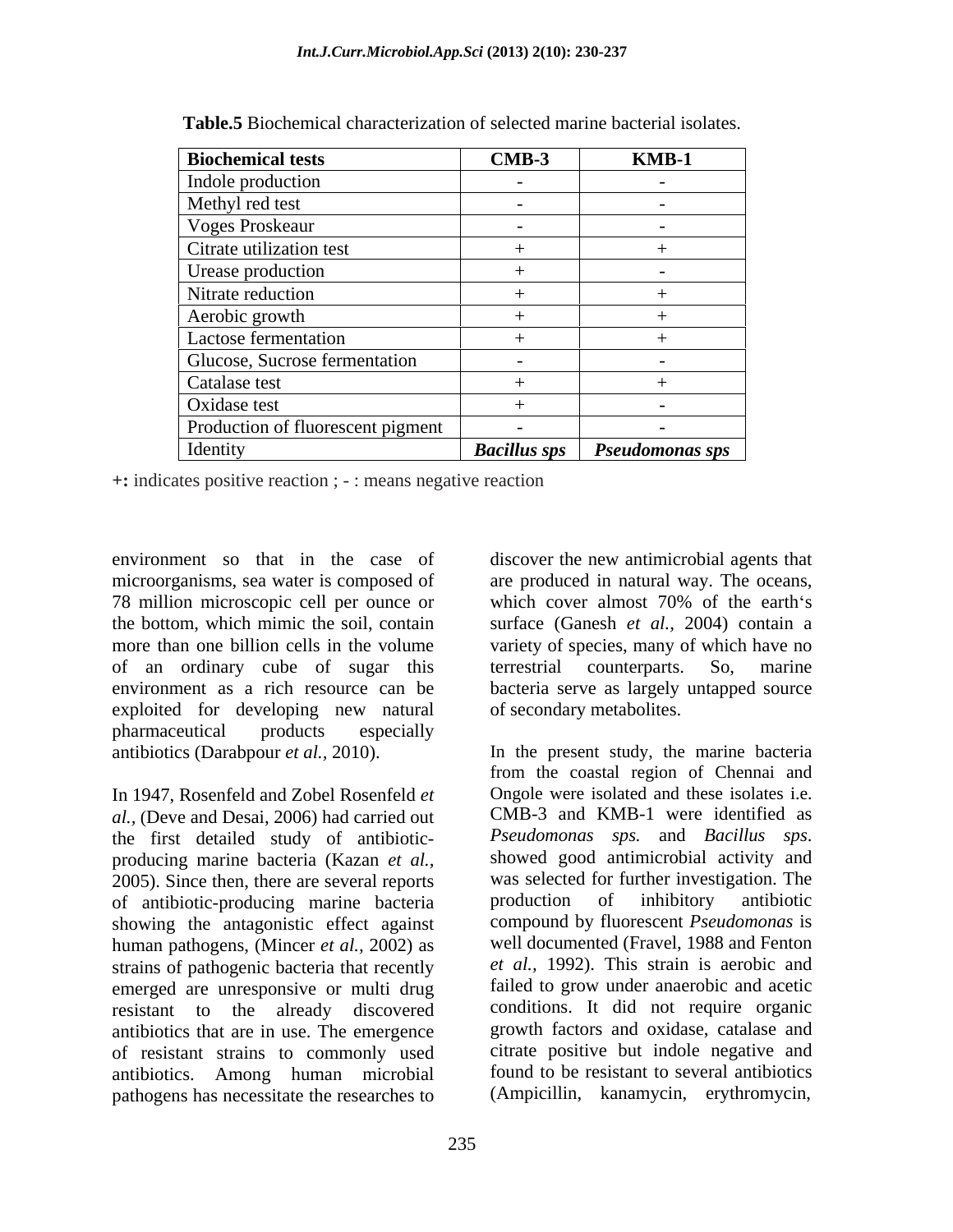and tetracycline) and sensitive to Environ. Microbiol. 71:968–978. chloramphenicol. A bioassay based on clearing zone on agar was used to determine the antibiotic activity of the  $46:271-286$ . metabolite produced by CMB-3 and Cladera-Olivera F., G.R., Caron, A. 2004. KMB-1 against different pathogenic bacteria. Many members of the *Bacillus*  group continue to be dominant bacterial *Bacillus licheniformis* strain P40. Lett., workhorses in microbial fermentation for the

producing microorganisms are present in from the Persian Gulf. Asian. Pac. J. Coastal regions of Chennai and Ongole metabolites against the tested organisms.

I acknowledge to Sri Padmavati Mahila and Bhavnagar, Gujarat, India. Visvavidyalayam, Tirupati and Sugen Curr.Sci. 90: 497–500. Life Sciences Pvt. Ltd. Titupati for Faulkner, J., 1995. Chemical riches from providing the infrastructure to carryout my research work.  $31(9)$ :  $680 - 684$ .

- Asthana, R.K., M.K. Deepali, Tripathi, A. Srivastava A.P. Singh S.P. Singh, G. Nath, R. Srivastava and Srivastava, B.S. 2009. Isolation and identification CCC 537. J. Appl.Phycol. 21: 81-88.
- Atlas R.M., 1993. Handbook of Phytopathol. 26: 15-91. microbiological media (CRC Press
- Barbosa, T. M., C.R. Serra, R.M. La Ragione, M.J. Woodward, O. Adriano
- O. 2005. Screening for *Bacillus* isolates in the broiler gastrointestinal tract. Appl.

Environ. Microbiol. 71: 968–978.

- Carter, B K., 1996. Biomedical potential of marine natural products*.* Biosci. 46:271-286.
- Brandelli, Bacteriocin-like peptide production by **production** by
- Appl. Microbial. 38: 251.
- production of novel proteins (Barbosa *et al.,* Darabpour, E., M. Roayaei Ardakani, H. 2005).<br>
2005). Motamedi, G. Ghezelbash and<br>
Ronagh, M.T. 2010. Isolation of an<br>
From this study we find out that antibiotic antibiotic producer *Pseudomonas* sp. Motamedi, G. Ghezelbash and Ronagh, M.T. 2010. Isolation of an antibiotic producer *Pseudomonas* sp. from the Persian Gulf. Asian. Pac. J. Trop. Med. 3: 318-21.
- Sea water. Out of these twenty four Depardieu F., I. Podglajen, R. Leclercq, E. isolates, two produced antibacterial Collatz & P. Courvalin. 2007. Modes modulations of antibiotic resistance gene expression. Clin. Microbiol. Rev. 20: 79-114.
- **Acknowledgement**  Deve S. R., and Desai, H. B. 2006. Microbial diversity at marine salterns near Bhavnagar, Curr.Sci. 90: 497–500.
	- Faulkner, J., 1995. Chemical riches from the oceans. Chemistry in Britain*.*
- **References** Exploitation of Fenton A. M., P. M. Stephens, J. Crowley, M. O' Callaghan and F O' Gara. 1992. Exploitation of
	- gene(s) involved in 2,4 diacetylphloroglucinol biosynthesis to confer a new biocontrol capability to *Pseudomonas* strain. Appl. Environ. Microbiol.58:3873-3878.
	- of a new antibacterial entity from the Fravel D. R., 1988. Role of antibiosis in Antarctic *Cyanobacterium Nostoc* Fravel D. R., 1988. Role of antibiosis in the bio control of plant diseases. Annual Review of

Phytopathol. 26: 75-91.

Boca Raton, FL). 1228. Kannapiran, E. Veera Ravi and and Henriques, A. with the coral reef ecosystem of Gulf Ganesh Babu, T.P., E. Nithyanand, Karutha Pandian, S. 2004. Molecular identification of bacteria associated with the coral reef ecosystem of Gulf of Mannar marine Biosphere Reserve using 16s rRNA sequences. Marine